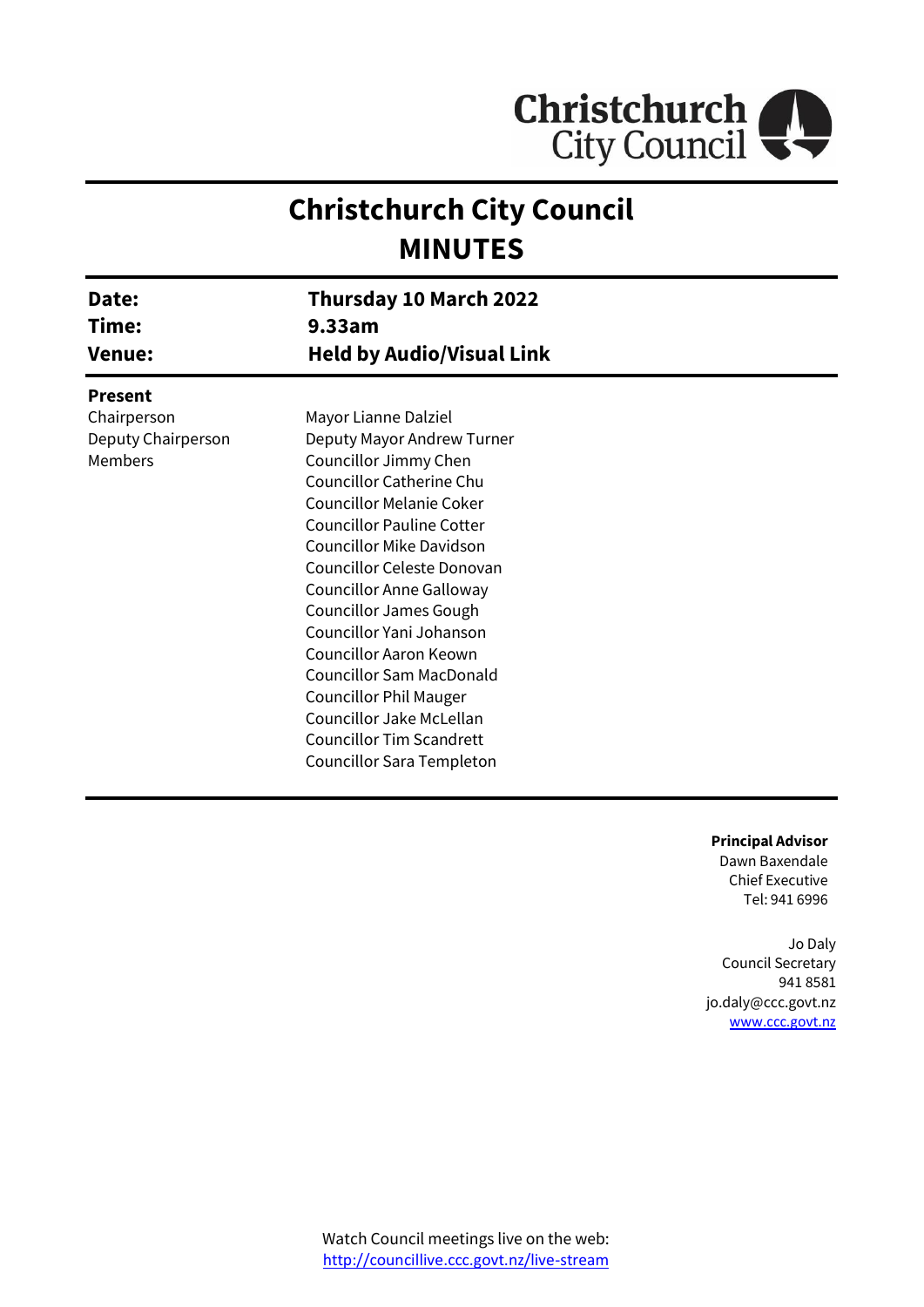

## **Karakia Tīmatanga**: Given by The Mayor.

The agenda was dealt with in the following order.

## **1. Apologies Ngā Whakapāha**

## **Council Resolved CNCL/2022/00011**

That the apologies received from Councillors Gough and MacDonald for temporary absence be accepted.

Councillor Scandrett/Councillor Cotter **Carried**

## **2. Declarations of Interest Ngā Whakapuaki Aronga**

There were no declarations of interest recorded.

## **3. Public Participation Te Huinga Tūmatanui**

## **3.1 Public Forum Te Huinga Whānui**

## **3.1.1 Historic Places Canterbury**

Mark Gerrard, Chair of Historic Places Canterbury gave a public forum presentation and provided a supporting document to the Council regarding the Upper Riccarton War Memorial Library.

## **Attachments**

A Council 10 March 2022 - Public Forum Historic Places Christchurch - Upper Riccarton War Memorial Library - Supporting Document [⇨](../../../RedirectToInvalidFileName.aspx?FileName=CNCL_20220310_MAT_7421.PDF#PAGE=4)

Councillor MacDonald joined the meeting at 9.47am.

#### **3.1.2 Christchurch Civic Trust**

Ross Gray, Chair of the Christchurch Civic Trust gave a public forum presentation and provided a supporting document to the Council regarding the Upper Riccarton War Memorial Library.

## **Attachments**

A Council 10 March 2022 - Public Forum Christchurch Civic Trust Public Forum Supporting Document Upper Riccarton War Memorial Library ⇒

#### **3.1.3 Chris Doudney**

Chris Doudney gave a public forum presentation and provided a supporting document to the Council regarding 86A Beachville Road, Redcliffs.

#### **Attachments**

A Council 10 March 2022 - Public Forum - Chris Doudney Supporting Document - 86A Beachville Road Redcliffs  $\Rightarrow$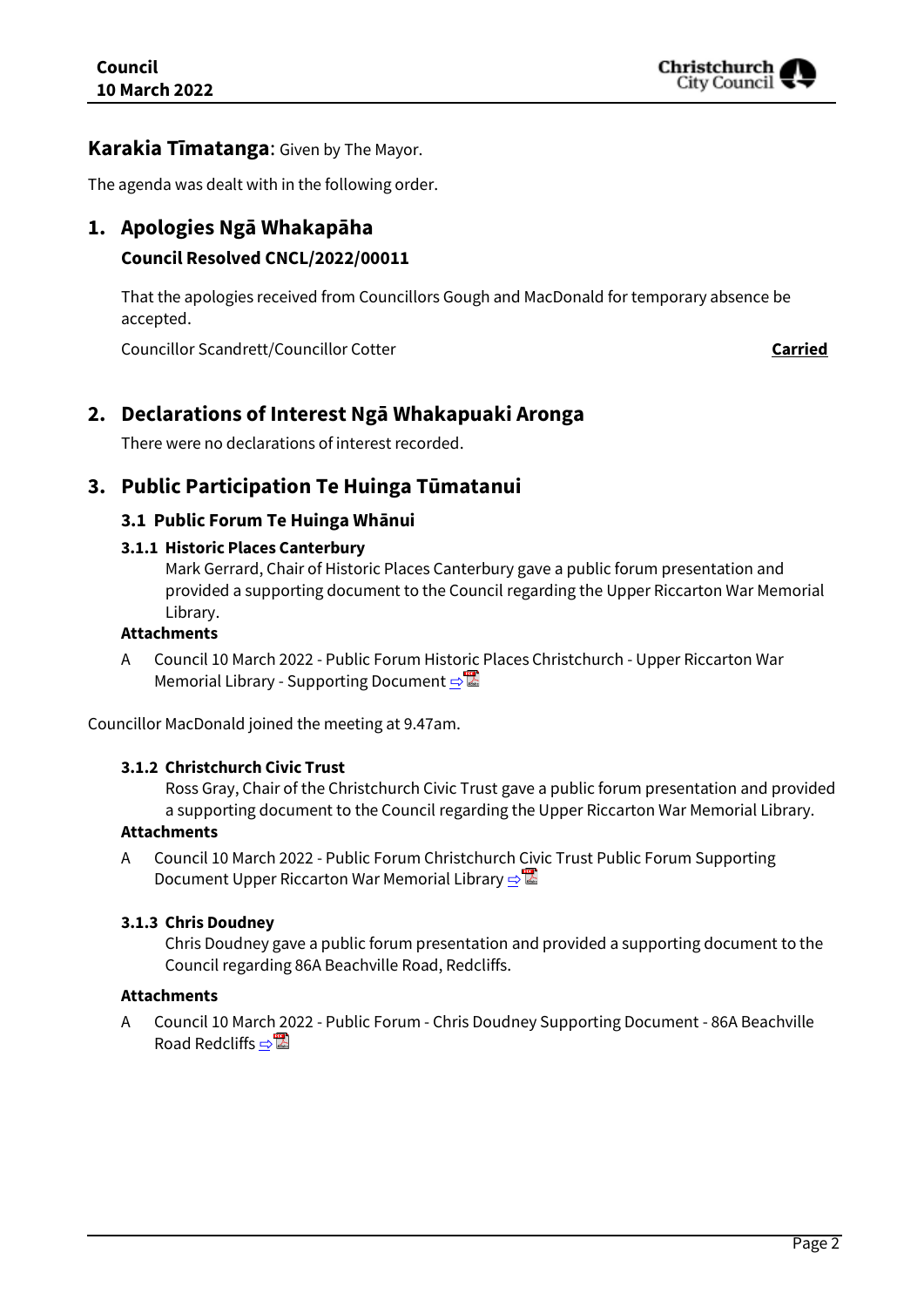Councillor Gough and Councillor MacDonald left the meeting at 9.58am.

## **3.2 Deputations by Appointment Ngā Huinga Whakaritenga**

#### **3.2.1 Governors Bay Jetty Restoration Trust**

Prue Miller, Chair and Louisa Eades, Trust Secretary of the Governors Bay Jetty Restoration Trust presented a deputation and provided a memo to the Council on item 21. Community Loan Application - Governors Bay Jetty Trust.

#### **Attachments**

A Council 10 March 2022 - Deputation Governors Bay Jetty Restoration Trust - Memo to Council Meeting item 21 Community Loan Application - Supporting Document **[⇨](../../../RedirectToInvalidFileName.aspx?FileName=CNCL_20220310_MAT_7421.PDF#PAGE=8)</u>।** 

## **4. Presentation of Petitions Ngā Pākikitanga**

There was no presentation of petitions.

## **20. Resolution to Include Supplementary Reports Council Resolved CNCL/2022/00012**

That the reports be received and considered at the Council meeting on Thursday, 10 March 2022.

#### **Open Items**

21. Community Loan Application - Governors Bay Jetty Trust

Mayor/Councillor Coker **Carried**

## **5. Council Minutes - 10 February 2022 Council Resolved CNCL/2022/00013**

That the Council confirm the Minutes from the Council meeting held 10 February 2022.

AND

That the Council confirm the Minutes from the Council - Annual Plan meeting held 24 February 2022.

AND

That the Council receives the Minutes from the Audit and Risk Management Committee meeting held 14 February 2022.

AND

That the Council receives the Minutes from the Health, Safety and Wellbeing Committee meeting held 4 February 2022.

Councillor Cotter/Councillor Chen **Carried**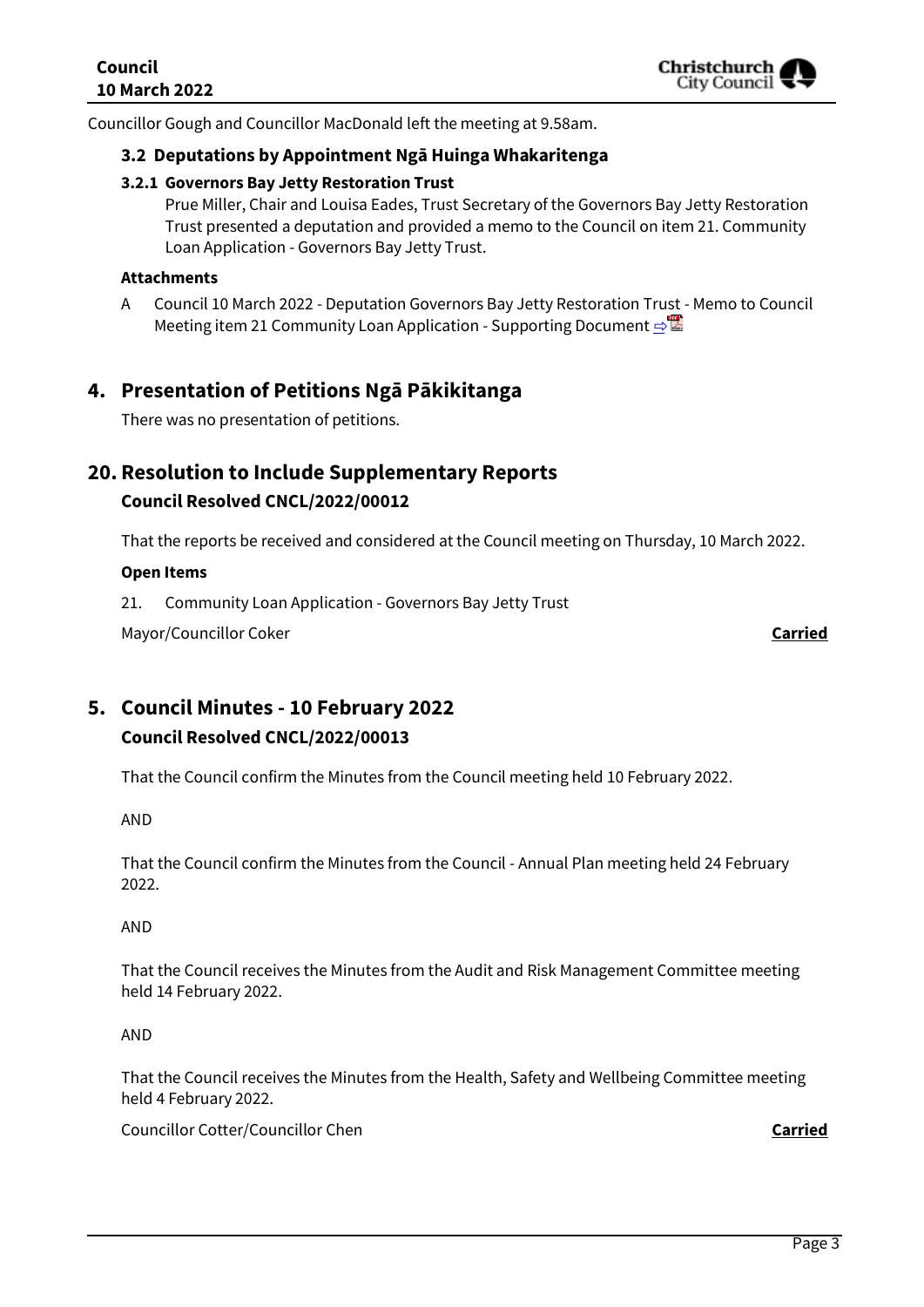

## **6. Council - Annual Plan Minutes - 24 February 2022 Council Decision**

Refer to item 5.

## **8. Audit and Risk Management Committee Minutes - 14 February 2022 Council Decision**

Refer to item 5.

## **9. Health, Safety and Wellbeing Committee Minutes - 4 February 2022 Council Decision**

Refer to item 5.

Councillors Gough and MacDonald returned to the meeting at 10.41am during consideration of item 7.

## **7. Monthly Report from the Community Boards - February 2022**

Emma Norrish, Chairperson joined the meeting for presentation of the **Waipapa Papanui-Innes Community Board Report**

Karolin Potter, Chairperson and Lee Sampson joined the meeting for presentation of the **Waihoro Spreydon-Cashmere Community Board Report**

Tori Peden, Chairperson joined the meeting for presentation of the **Te Pātaka o Rākaihautū Banks Peninsula Community Board Report**

Kelly Barber, Chairperson joined the meeting for presentation of the **Waitai Coastal-Burwood Community Board Report**

Bridget Williams, Chairperson joined the meeting for presentation of the **Waimāero Fendalton-Waimairi-Harewood Community Board Report** -

Mike Mora, Chairperson joined the meeting for presentation of the **Waipuna Halswell-Hornby-Riccarton Community Board Report**

Alexandra Davids, Chairperson joined the meeting for presentation of the **Waikura Linwood-Central-Heathcote Community Board Area Report February 2022**

## **Council Decision**

That the Council:

1. Receive the Monthly Report from the Community Boards February 2022.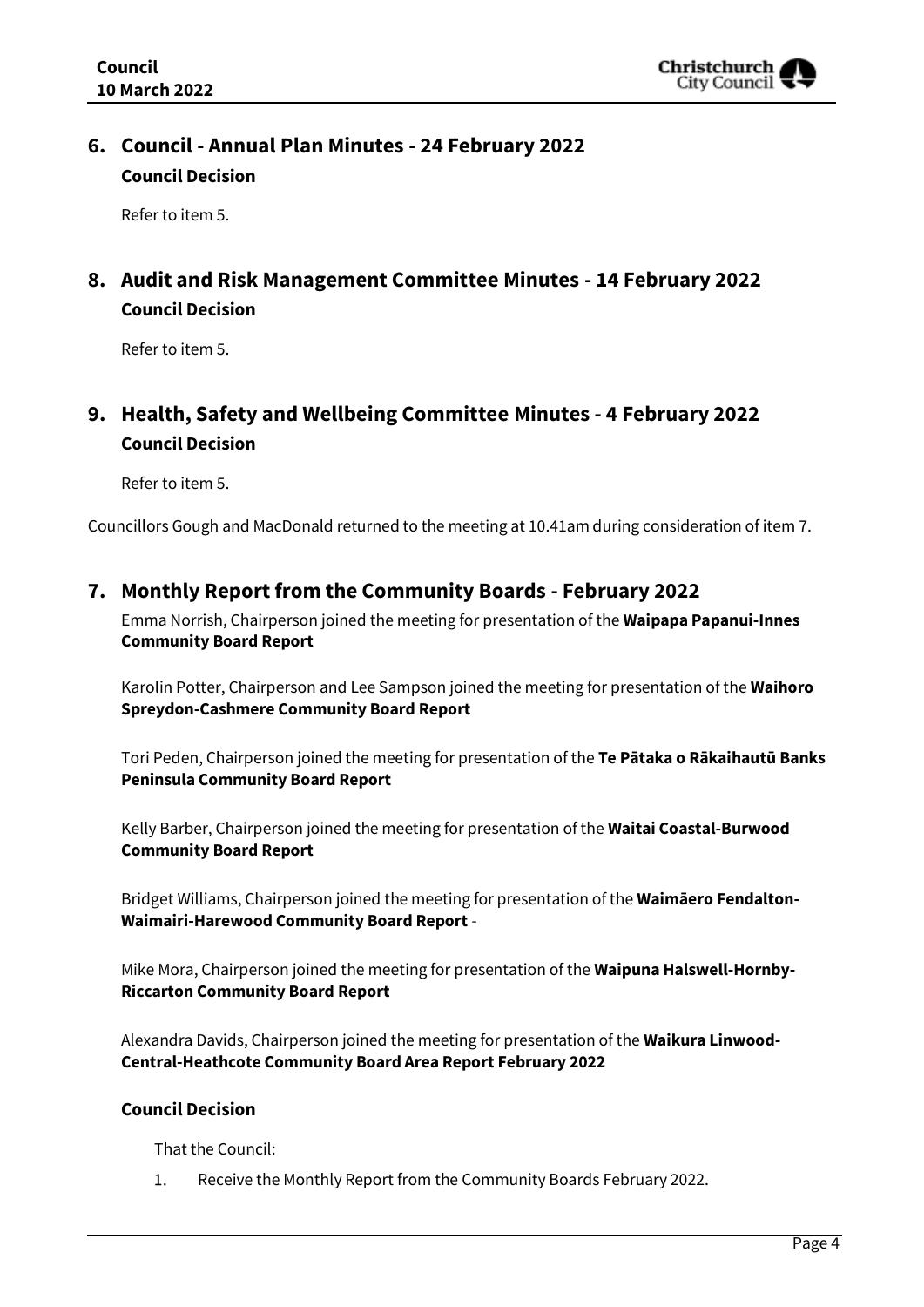#### **Attachments**

- A Council 10 March 2022 Papanui-Innes Community Board Presentation to Council  $\triangle^{\boxtimes}$
- B Council 10 March 2022 Spreydon-Cashmere Community Board Presentation to Council **[⇨](../../../RedirectToInvalidFileName.aspx?FileName=CNCL_20220310_MAT_7421.PDF#PAGE=18)</u>립**
- C Council 10 March 2022 Banks Peninsula Community Board Presentation to Council [⇨](../../../RedirectToInvalidFileName.aspx?FileName=CNCL_20220310_MAT_7421.PDF#PAGE=24)
- D Council 10 March 2022 Coastal-Burwood Community Board Presentation to Council [⇨](../../../RedirectToInvalidFileName.aspx?FileName=CNCL_20220310_MAT_7421.PDF#PAGE=31)
- E Council 10 March 2022 Fendalton-Waimairi-Harewood Community Board Presentation to Council ⇔ a
- F Council 10 March 2022 Halswell-Hornby-Riccarton Community Board Presentation to Council [⇨](../../../RedirectToInvalidFileName.aspx?FileName=CNCL_20220310_MAT_7421.PDF#PAGE=41)
- G Council 10 March 2022 Linwood-Central-Heathcote Community Board Presentation to Council ⇔ a

The meeting adjourned at 11.17am and reconvened at 11.35am. Councillor Coker was not present at that time and returned to the meeting at 11.36am

## **21. Community Loan Application - Governors Bay Jetty Trust**

Council staff gave a presentation in support of the report on the Community Loan Application from the Governors Bay Jetty Restoration Trust.

The Council decision granted a loan to the Governors Bay Jetty Restoration Trust. **Staff Recommendations**

That Council:

- 1. Decline the loan application from Governors Bay Jetty Trust
	- a. Notes that Governors Bay Jetty Trust could reapply for a loan facility in the future if its fundraising is significantly increased and there is a smaller shortfall.

## **Council Resolved CNCL/2022/00014**

That Council:

- 1. Grants a Council loan facility of up to \$1,575,000 for up to five years, to the Governors Bay Jetty Restoration Trust, in order for it to sign a construction contract for the rebuild of the Governors Bay jetty.
	- a. Loan repayments include the principal of the loan as well as interest at a rate that covers Council's cost of borrowing.
	- b. The interest will be repaid at regular intervals during the term of the loan.
	- c. The principal will be repaid at the end of the term of the loan, a maximum of five years, or earlier if possible.
- 2. Resolves that the loan is conditional upon Governors Bay Jetty Restoration Trust:
	- a. Granting Council first ranking general security of its assets.
- 3. Delegates authority to the Head of Community Support & Partnerships to make the necessary arrangements to implement this resolution noting that all loan documentation, and any drawdowns, will be reviewed by Council's Financial Management and Legal Services Units to ensure the terms and conditions are acceptable to Council.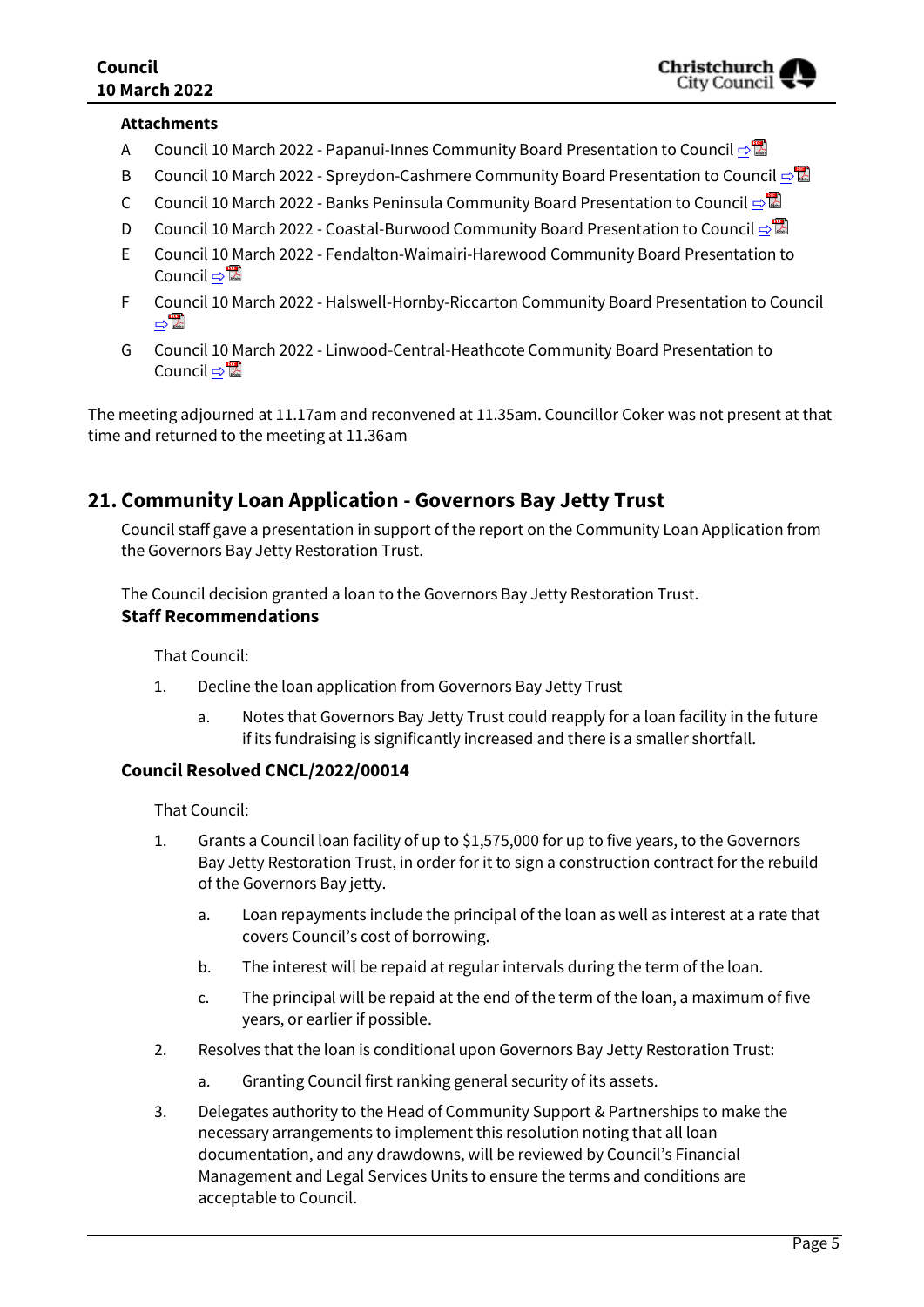a. Loan drawdowns by Governors Bay Jetty Restoration Trust are conditional on it providing Council with full financial records of its revenue and expenditure for the jetty rebuild, with the purpose of minimising Council's exposure.

Deputy Mayor/Councillor MacDonald **Carried Attachments**

A Council 10 March 2022 - Staff Presentation Item 21 - Community Loan Application - Governors Bay Jetty Restoration Trust [⇨](../../../RedirectToInvalidFileName.aspx?FileName=CNCL_20220310_MAT_7421.PDF#PAGE=54)

## **10. Mayor's Monthly Report - February 2022**

The Mayor's recommendations to the meeting were updated to acknowledge the Russian invasion of the Ukraine.

## **Mayor's Recommendations**

That the Council:

- Receive the information in this Report. 1.
- $2.$ Notes that the Mayor has appointed Lee Sampson to the Port Hills Park Trust Board for the remainder of the 2019-22 term.
- 3. Appoint the Mayor, Chief Executive and four to six Councillors as Christchurch City Council attendees to the Local Government New Zealand 2021 Conference and Awards.
- 4. Appoint the Mayor as the presiding voting delegate, and Councillor Cotter as the alternate voting delegate, to attend the Local Government New Zealand Annual General Meeting in July 2022.
- 5. Continue to make arrangements for the names to be read and a minute's silence observed on 22 February at 12.51pm each year at the Oi Manawa Canterbury Earthquake National Memorial;

and

Continue to plan and deliver civic memorials to mark significant 22 February earthquake commemorations in consultation with the Quake Families Trust, including:

- Significant milestone anniversaries such as the 20th anniversary
- To mark the next anniversary in the post-COVID-19 environment when international bereaved families can and wish to visit Christchurch, in consultation with those families
- 6. Implement and report to Council on the outstanding recommendations of the Royal Commission Report on Canterbury Earthquake Impact on Buildings.

## **Council Resolved CNCL/2022/00015**

That the Council:

- 1. Receive the information in this Report.
- 2. Notes that the Mayor has appointed Lee Sampson to the Port Hills Park Trust Board for the remainder of the 2019-22 term.
- 3. Appoint the Mayor, Chief Executive and four to six Councillors as Christchurch City Council attendees to the Local Government New Zealand 2021 Conference and Awards.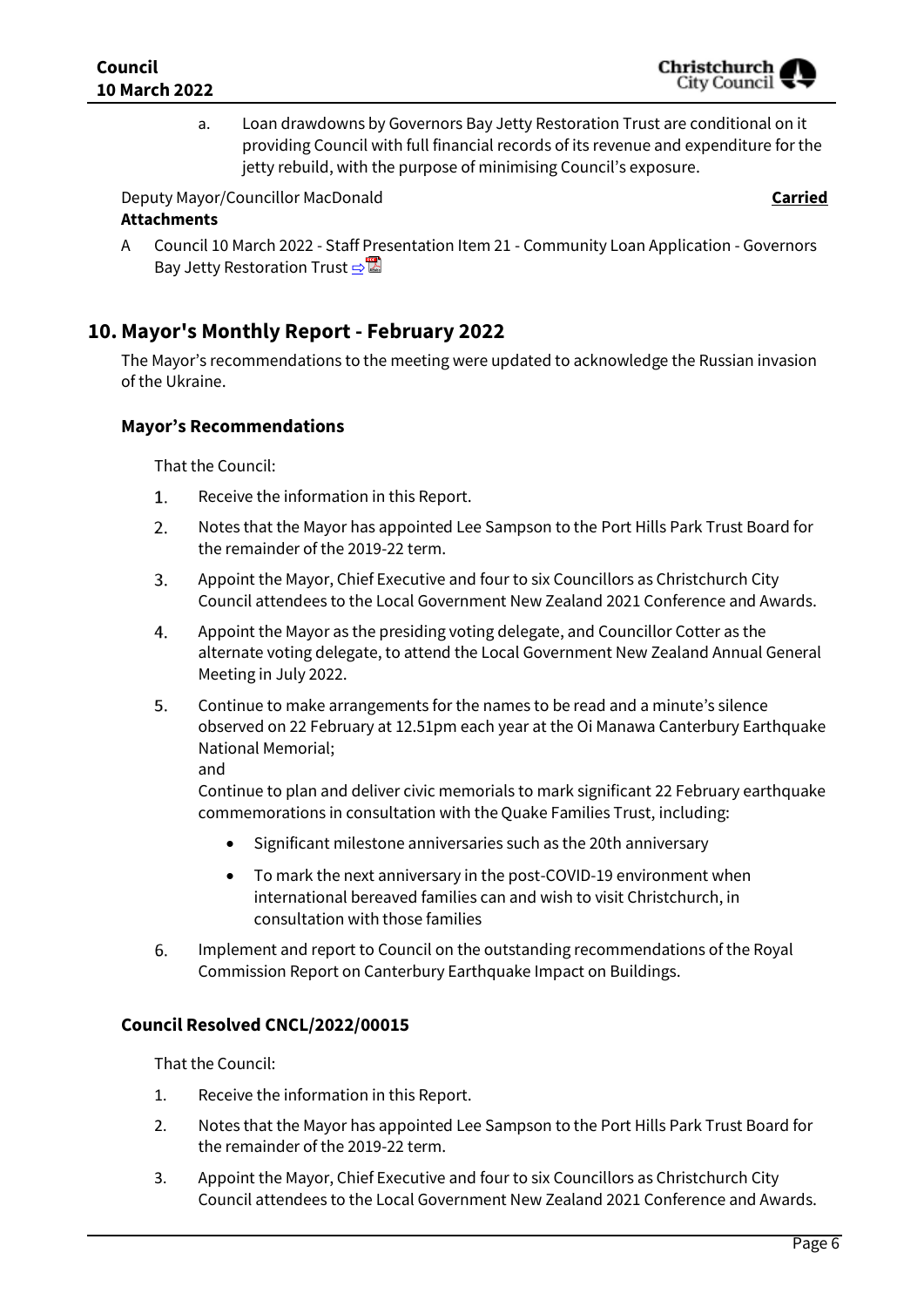- 4. Appoint the Mayor as the presiding voting delegate, and Councillor Cotter as the alternate voting delegate, to attend the Local Government New Zealand Annual General Meeting in July 2022.
- 5. Continue to make arrangements for the names to be read and a minute's silence observed on 22 February at 12.51pm each year at the Oi Manawa Canterbury Earthquake National Memorial;

and

Continue to plan and deliver civic memorials to mark significant 22 February earthquake commemorations in consultation with the Quake Families Trust, including:

- Significant milestone anniversaries such as the 20th anniversary
- To mark the next anniversary in the post-COVID-19 environment when international bereaved families can and wish to visit Christchurch, in consultation with those families
- 6. Request staff implement and report to Council on the status of outstanding recommendations of the Canterbury Earthquakes Royal Commission Report, noting that the 10th anniversary of the finalisation of the report occurs in November this year, and to recommend any steps the Council could take to address them.
- 7. Note that in late February Russia invaded Ukraine in an unjustified and flagrant breach of international law. New Zealand, in line with countries around the world, condemned to the highest degree that illegal act.

Note that New Zealand's strong condemnation is of the Russian government and not the Russian people.

Note Christchurch's history and connection to the peace movement were instrumental in the city becoming New Zealand's first Peace City twenty years ago in 2002 and earlier a member city of the Mayor's for Peace network in 1988.

Acknowledge the impact the war is having on our Ukrainian community in Christchurch, and express our solidarity with them.

Joins the New Zealand Government in condemning Russia's actions and advocating for peace.

Writes to the Mayors for Peace network outlining the Council's position.

Request Council staff to report back as soon as possible on what practicable things can be done to provide humanitarian assistance to the Ukrainian people in Christchurch and in Ukraine.

Mayor/Councillor Coker Carried Carried Carried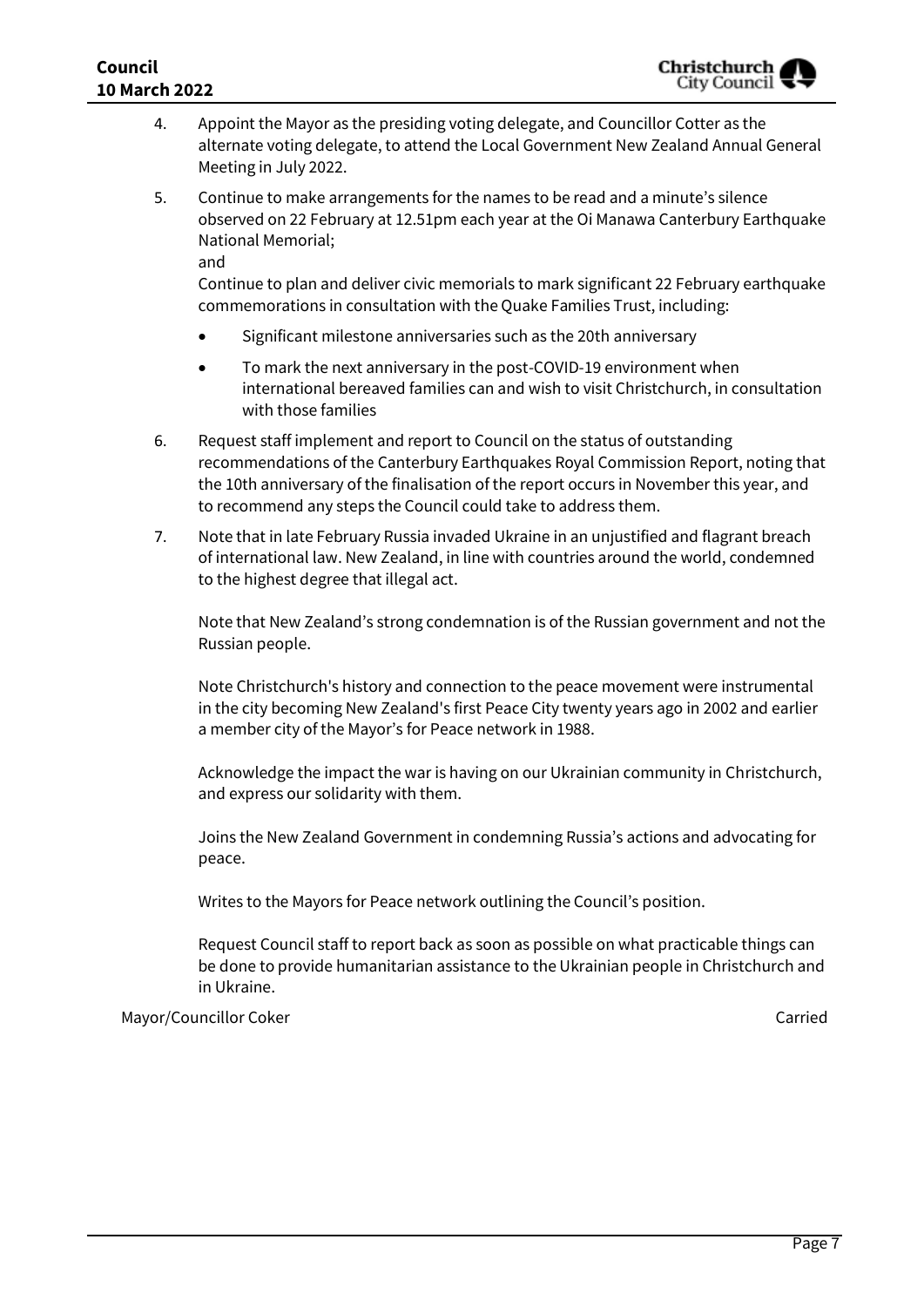

## **11. International Relations Policy Framework**

Council staff gave a presentation on the International Relations Policy Framework.

## **Council Resolved CNCL/2022/00016**

#### **Officer recommendations adopted without change**

That the Council:

- $1.$ Adopt as International City-Wide Focus Partnerships for Ōtautahi Christchurch**:**
	- a. Guangdong Province (China)
	- b. the West Coast of the United States, and
	- c. the Republic of Korea;
- 2. Adopt Australia as an International Foundation & Recovery Partner for Ōtautahi Christchurch;
- $3.$ Request that staff prepare a set of key measures to monitor the outcomes of the Partnerships and report annually to the Council on progress.
- 8. Request that as part of the global responsibility core principle of the International Relations Policy Framework prepare advice on a targeted regional approach to support our connections with South Pacific nations to provide support for resilience and development.

#### Mayor/Councillor Chen **Carried**

Councillors Donovan, Johanson and Mauger requested that their votes against resolution 1.a be recorded.

Councillor Cotter abstained from voting on resolution 1.a. **Attachments**

A Council 10 March 2022 - Staff Presentation item 11 - International Relations Policy Framework [⇨](../../../RedirectToInvalidFileName.aspx?FileName=CNCL_20220310_MAT_7421.PDF#PAGE=56)

## **12. Engagement Working Group Terms of Reference**

#### **Council Resolved CNCL/2022/00017**

## **Officer recommendations adopted without change**

That the Council:

 $1.$ Approves the Engagement Working Group Terms of Reference (Attachment A).

Councillor Galloway/Councillor Chen **Carried**

Councillor Cotter was not present for the vote on item 12.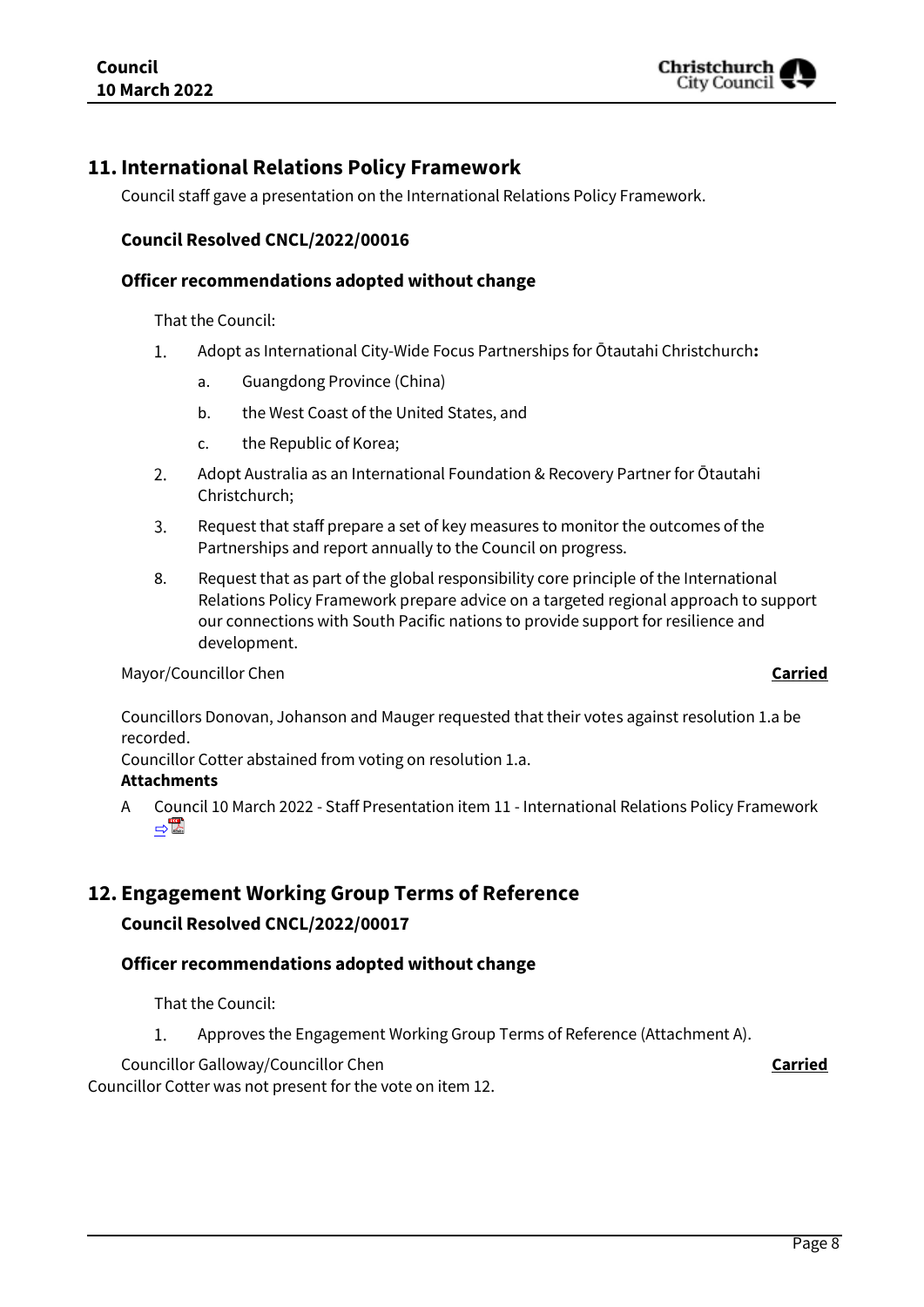

## **13. 2021-22 Metropolitan Discretionary Response Fund Application - Netball New Zealand Incorporated**

## **Council Resolved CNCL/2022/00018**

## **Officer recommendations adopted without change**

That the Council:

 $\mathbf{1}$ . Makes a grant of \$15,000 from the 2021/22 Metropolitan Discretionary Response Fund to Netball New Zealand Incorporated towards a participation lead to connect and inspire communities through Netball.

Councillor Galloway/Councillor Scandrett **Carried**

## **14. 2022 Christchurch City Council Elections - Order of Candidates' Names on Voting Documents**

## **Council Resolved CNCL/2022/00019**

## **Officer recommendations adopted without change**

That the Council:

 $1<sub>1</sub>$ Approve, under regulation 31 of the Local Electoral Regulations 2001, that the names of candidates at the 2022 triennial elections and any subsequent by-elections be arranged in random order.

Mayor/Councillor Galloway **Carried**

## **16. Resolution to Exclude the Public**

## **Council Resolved CNCL/2022/00020**

That Jeremy Smith, Chair of Christchurch Holdings Ltd Board remain after the public have been excluded for Item 19 of the public excluded agenda as he has knowledge that is relevant to that item and will assist the Council.

#### **AND**

That at 12.59pm the resolution to exclude the public set out on pages 448 to 449 of the agenda be adopted.

Mayor/Councillor MacDonald **Carried**

## **The public were re-admitted to the meeting at 1.02pm.**

The meeting adjourned at 1.02pm and resumed at 2.03pm. Councillor Keown was not present at that time and returned to the meeting at 2.08pm.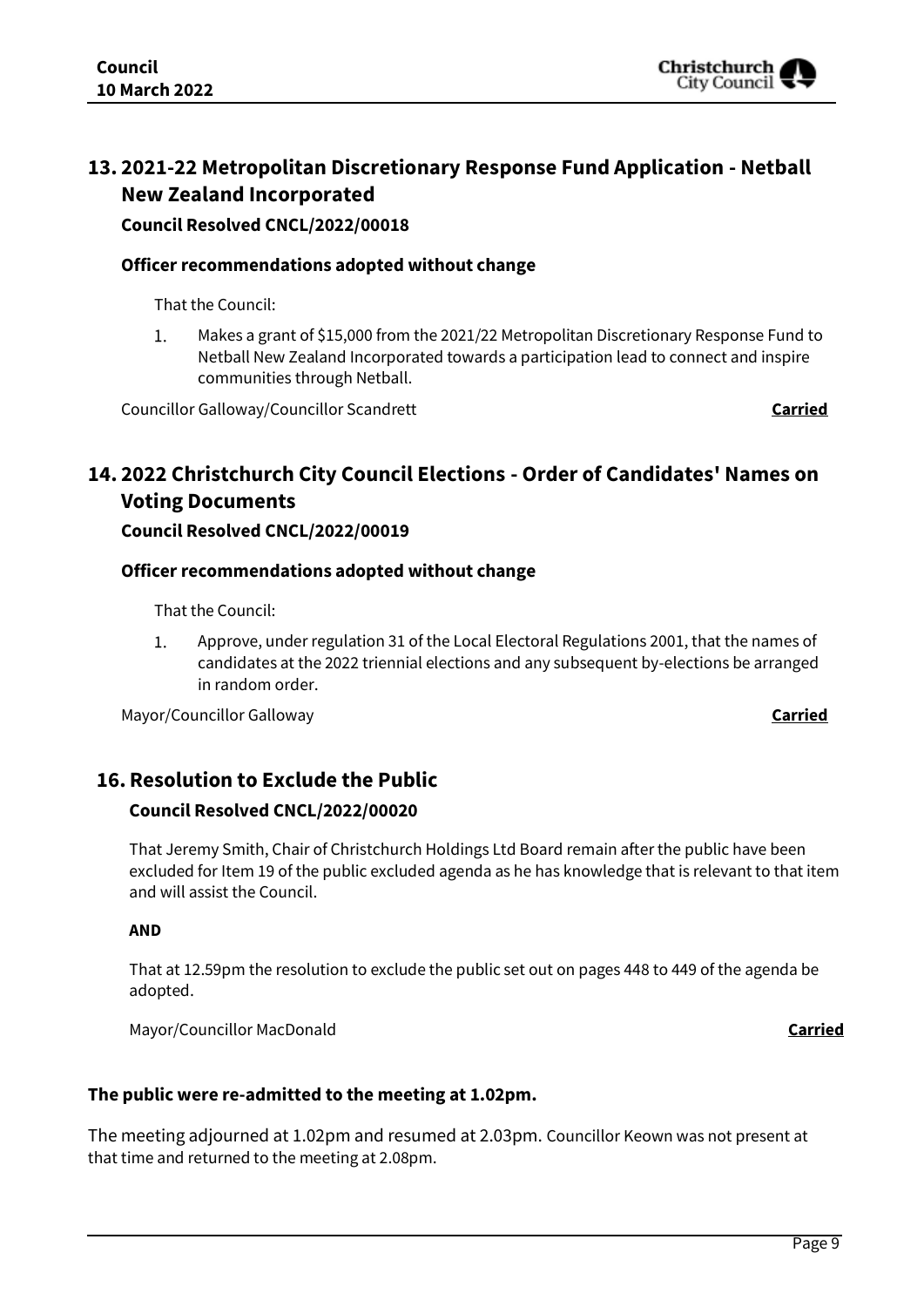

## **3. Public Participation Te Huinga Tūmatanui Continued 3.2 Deputations by Appointment Ngā Huinga Whakaritenga**

## **3.2.2 Michael Bell**

Michael Bell, Little Andromeda presented a deputation to the Council on item 15. Performing Arts Precinct - Car Park - Public Consultation.

#### **3.2.3 Liam Boardman**

Liam Boardman presented a deputation to the Council on item 15. Performing Arts Precinct - Car Park - Public Consultation.

#### **3.2.4 Catholic Diocese Christchurch**

Jo Appleyard, Chapman Tripp representing the Catholic Diocese Christchurch presented a deputation and supporting document to the Council on item 15. Performing Arts Precinct - Car Park - Public Consultation.

#### **Attachments**

A Council 10 March 2022 - Deputation Catholic Diocese - Supporting Document item 15 Performing Arts Precinct - Car Park - Public Consultation

#### **3.2.5 The Court Theatre**

Steve Wakefield and Barbara George, The Court Theatre presented a deputation to the Council on item 15. Performing Arts Precinct - Car Park - Public Consultation.

#### **3.2.6 Nathaniel Herz-Edinger**

Nathaniel Herz-Edinger presented a deputation and supporting document to the Council on item 15. Performing Arts Precinct - Car Park - Public Consultation.

#### **Attachments**

A Council 10 March 2022 - Deputation Nathaniel Herz-Edinger - Supporting Document item 15 Performing Arts Precinct - Car Park **[⇨](../../../RedirectToInvalidFileName.aspx?FileName=CNCL_20220310_MAT_7421.PDF#PAGE=80)</u>** 

#### **3.2.7 Ōtākaro Ltd**

Keith Beal, Ōtākaro Ltd presented a deputation to the Council on item 15. Performing Arts Precinct - Car Park - Public Consultation.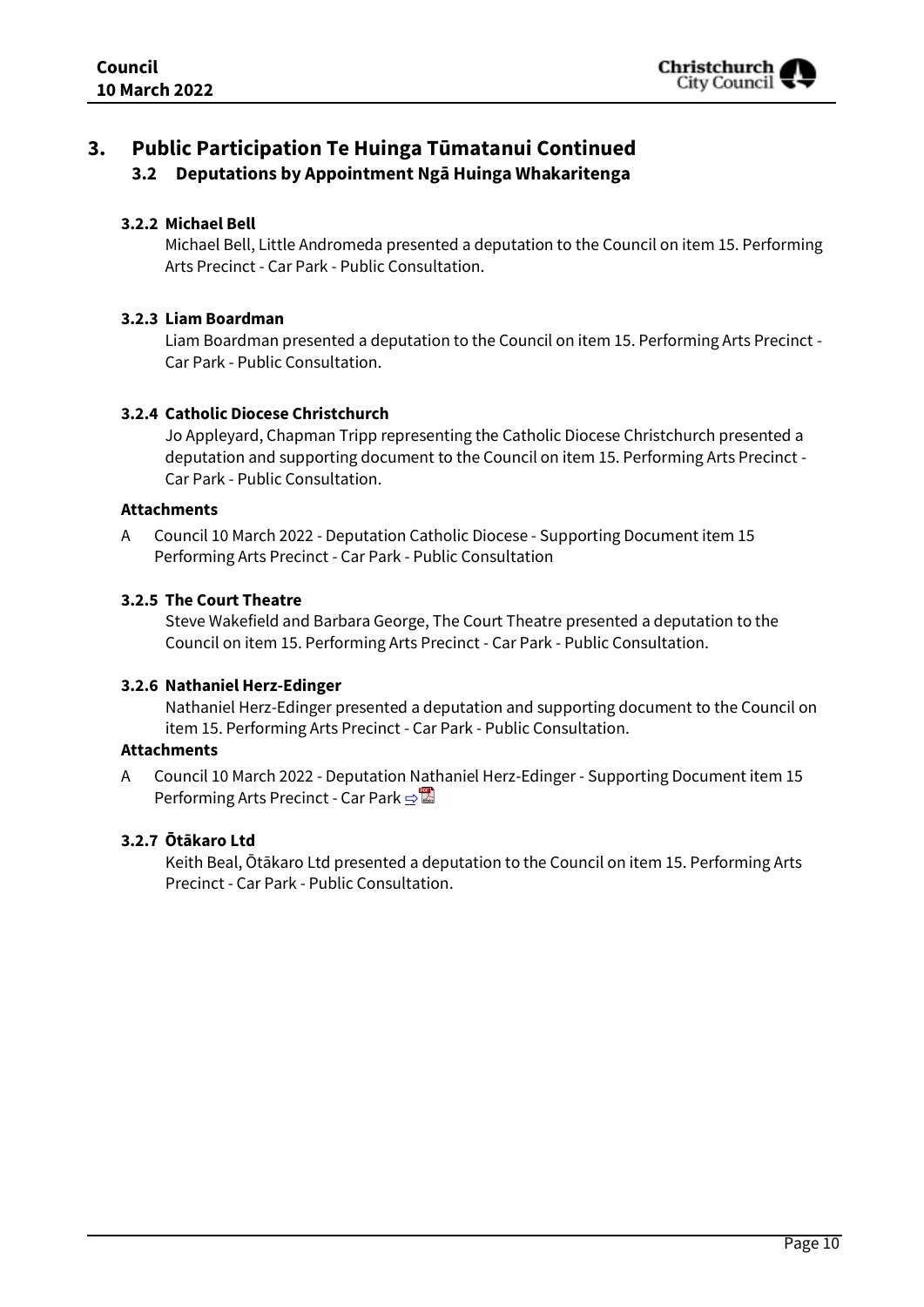The meeting adjourned at 3.25pm and resumed at 3.37pm. Councillor Mauger was not present at this time and returned to the meeting at 3.43pm.

## **15. Performing Arts Precinct - Car Park - Public Consultation**

Council Staff introduced the report, staff recommendations and responded to Members' questions and comments. The Council considered submissions to the consultation and the deputations received.

Staff undertook to provide additional information to the Council for consideration when the meeting reconvenes on 15 March 2022.

## **Staff Recommendations**

That the Council:

- 1. Consider the received public submissions on the proposal to sell the land parcel at 133- 141 Gloucester Street.
- $2.$ Authorise the sale of land, totalling 2,081m2 in area, located at 133-141 Gloucester Street, to Wilson Parking Limited, on terms consistent with the Council report and decision of 8 April 2021, for the purposes of developing a public parking facility within the Performing Arts Precinct.

The meeting adjourned at 4.23pm to reconvene on Tuesday 15 March at 10am.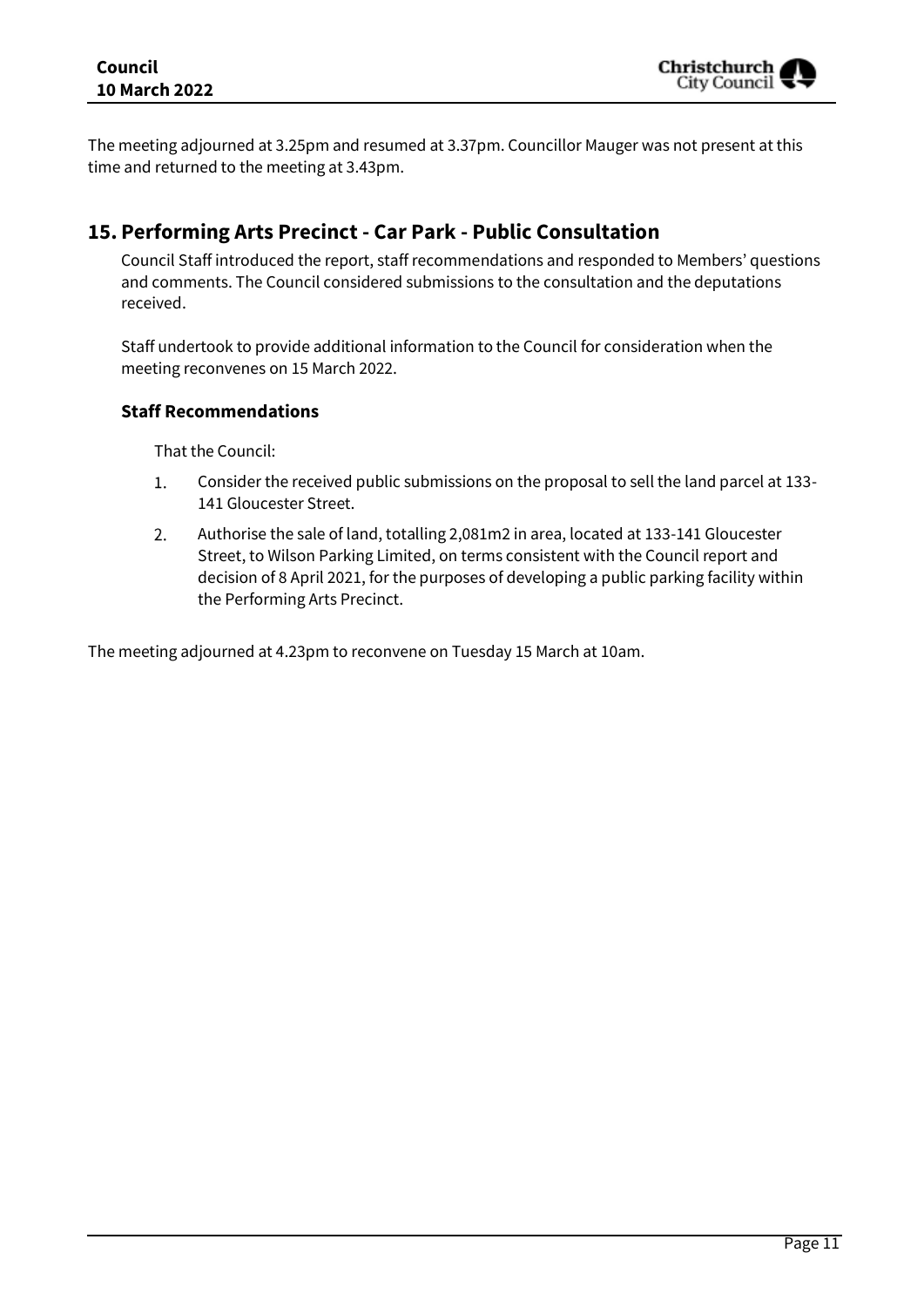

| <b>Christchurch City Council</b><br><b>RECONVENED MEETING MINUTES</b> |                                                                                                                                                                                                                                                                                                                                                                                                                                                                           |  |
|-----------------------------------------------------------------------|---------------------------------------------------------------------------------------------------------------------------------------------------------------------------------------------------------------------------------------------------------------------------------------------------------------------------------------------------------------------------------------------------------------------------------------------------------------------------|--|
| Date:<br>Time:<br><b>Venue:</b>                                       | Tuesday 15 March 2022<br>10am<br><b>Held by Audio/Visual Link</b>                                                                                                                                                                                                                                                                                                                                                                                                         |  |
| <b>Present</b><br>Chairperson<br>Deputy Chairperson<br><b>Members</b> | Mayor Lianne Dalziel<br>Deputy Mayor Andrew Turner<br>Councillor Jimmy Chen<br>Councillor Catherine Chu<br><b>Councillor Melanie Coker</b><br><b>Councillor Pauline Cotter</b><br>Councillor Mike Davidson<br>Councillor Celeste Donovan<br><b>Councillor Anne Galloway</b><br><b>Councillor James Gough</b><br>Councillor Yani Johanson<br><b>Councillor Aaron Keown</b><br><b>Councillor Sam MacDonald</b><br><b>Councillor Phil Mauger</b><br>Councillor Jake McLellan |  |
|                                                                       | <b>Councillor Tim Scandrett</b><br>Councillor Sara Templeton                                                                                                                                                                                                                                                                                                                                                                                                              |  |

## **Acknowledgement of the Anniversary of 15 March 2019 and Minute's Silence**

#### **The Mayor's words:**

Kia Ora koutou katoa Assalum Alaikum Peace be upon you

The Council meeting of 10 March 2022 is reconvened.

Today marks the third anniversary of the terrorist attack on Al Nur Mosque and Linwood Islamic Centre where members of the city's local Muslim community were at prayer. It is a day we will never forget. I acknowledge the 51 shuhada, their families, the injured survivors, and all those who were witness to or affected by the attack.

We are not holding a civic Remembrance Service as we have previously – the bereaved families and those who survived the attack have asked that there is a different way to commemorate the day.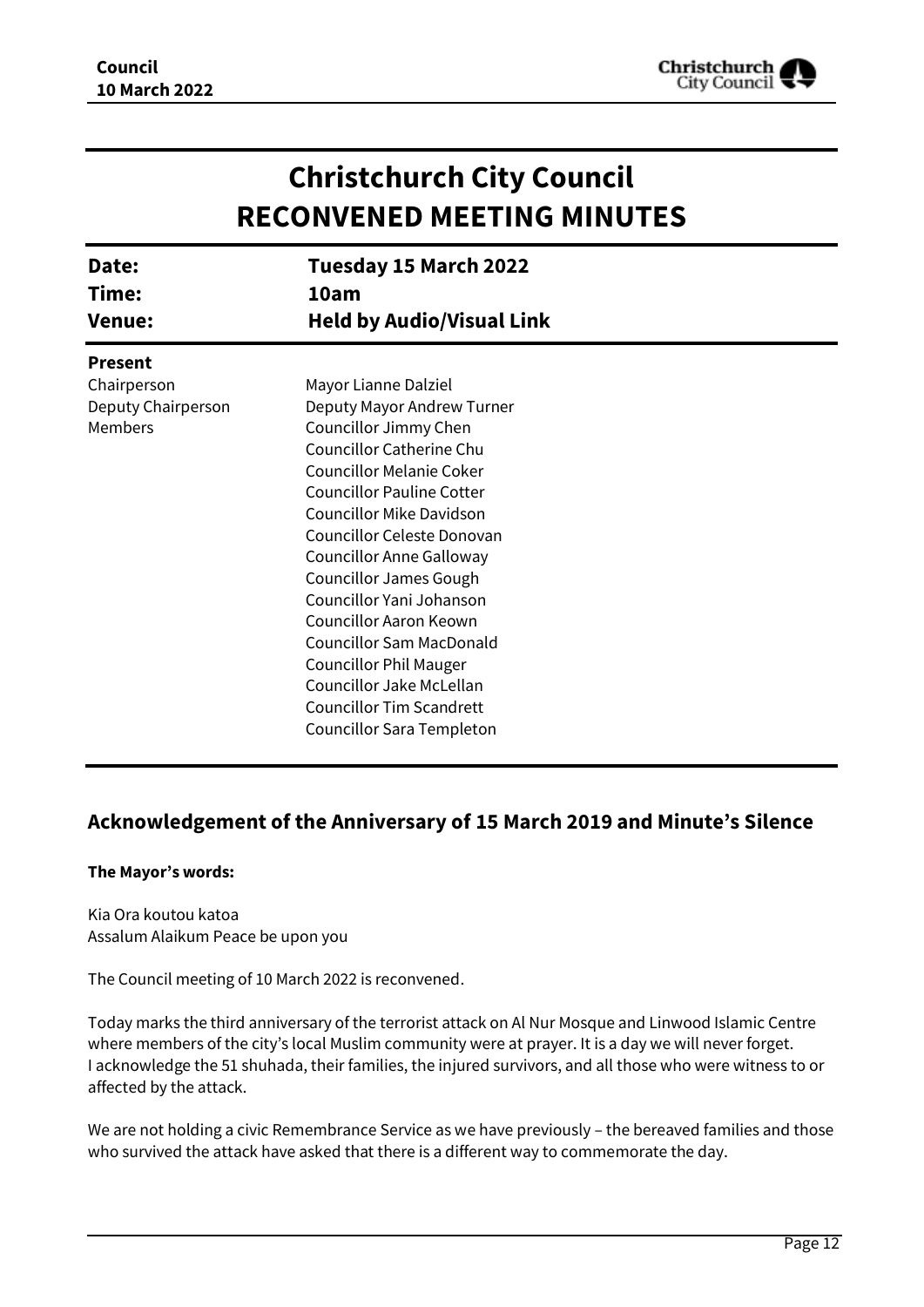## **Council 10 March 2022**

They want us as a city and as a nation to always remember the 51 shuhada – to never forget who they are and what they meant to those who loved them.

And they also want us to come together in Peace, Love and Unity – a reflection of the way we came together as a city and a nation at that time.

Remembering that time for peace, love, and unity, helps us all to remember what is important in life, even when we are confronted with the very worst of man's inhumanity to man.

And at the same time it challenges us to ask whether we have lived up to our commitment to become a more inclusive society.

I attended the launch of Islamic Awareness Week which has focused attention on Love Peace and Unity and which concludes today, a day that also marks the beginning of Unity Week.

I want to acknowledge in particular the 15th March Whanau Trust and the Sakinah Community Trust for reaching out into the wider community in the spirit of cooperation to create a meaningful role that everyone can play to promote unity. I also acknowledge Mahia Te Aroha and InCommon. Thank you all for your wisdom, your courage and your leadership. These are groups that have been born of tragedy, inspired by compassion and empowered by generosity – the essence of what we commemorate today. This afternoon at 1:39pm, again at the request of the families, Radio New Zealand will broadcast nationwide the Adhan, the Call to Prayer. Other radio stations will also play the Call to Prayer during the day. I wish to thank them all for doing so.

I will visit Al Noor Mosque today to welcome Temel Atacocugu as he completes his Walk For Peace. I want to honour him for his courage and tenacity for reclaiming the route from Dunedin to Christchurch for peace.

What a powerful act.

At the launch of Islam Awareness Week I quoted a message that one of our residents posted in response to the announcement about Islam Awareness Week and Unity Week being led by the Muslim community. "I'm happy that the bereaved families have made their voices heard and been listened to. I don't yet have the words apart from saying I am here and I stand with you."

I am here – says I am present, I empathise with you, I recognise your humanity and I love you as a brother or a sister. And I stand with you – says I support you, I will walk alongside you, I will defend you, I have got your back.

And as we reflect on that time three years ago, for me those words are reflected in the actions of those who turned up for the Call to Prayer one week after the attack.

The wider community wasn't asked to come – they just came – in their thousands. It was the most powerful expression of solidarity I have ever witnessed.

So let us all say 'I am here and I stand with you' today and every day. We are here and we stand together.

I now invite everyone to join me in observing a minute's silence to acknowledge the victims of the 15 March 2019 terrorist attack.

#### **A minute's silence was held.**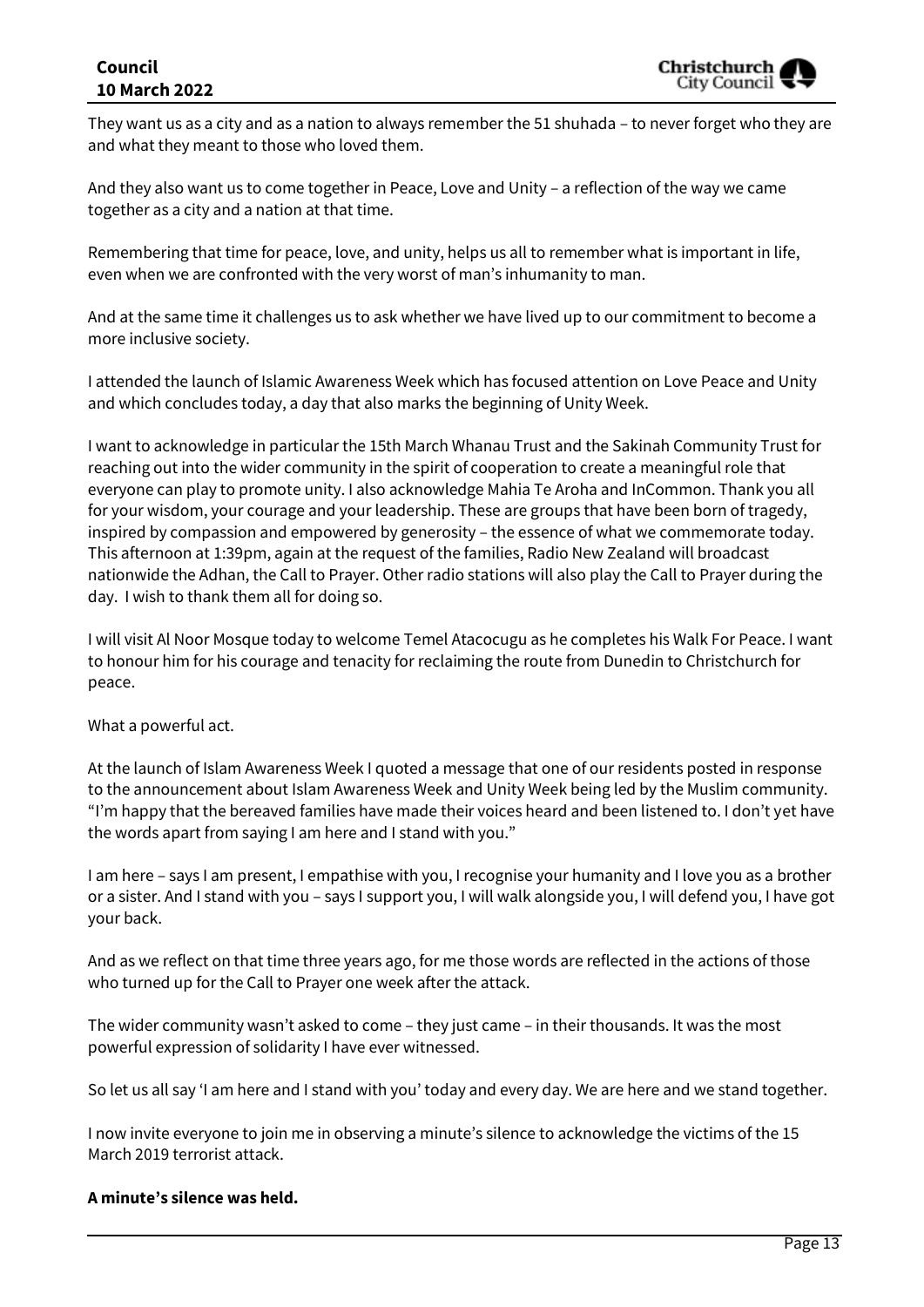

## **15. Performing Arts Precinct - Car Park - Public Consultation**

The Council reconvened consideration of this time. Additional information on the Performing Arts Precinct Carpark was provided:

[https://christchurch.infocouncil.biz/Open/2022/03/CNCL\\_20220310\\_ATT\\_7421\\_EXCLUDED.PDF](https://christchurch.infocouncil.biz/Open/2022/03/CNCL_20220310_ATT_7421_EXCLUDED.PDF)

Council staff responded to questions and provided the Council with advice of the required resolutions if the decision was not to sell the land at 133 – 141 Gloucester Street. The Council decision, carried on division, was not to sell the land.

## **Staff Recommendations**

That the Council:

- $1.$ Consider the received public submissions on the proposal to sell the land parcel at 133- 141 Gloucester Street.
- $2.$ Authorise the sale of land, totalling 2,081m2 in area, located at 133-141 Gloucester Street, to Wilson Parking Limited, on terms consistent with the Council report and decision of 8 April 2021, for the purposes of developing a public parking facility within the Performing Arts Precinct.

## **Council Resolved CNCL/2022/00011**

That the Council, having carried out a consultation under section 138 of the Local Government Act 2002 and having considered the public submissions on the proposal to sell the land parcel being 2,081m2 at 133 – 141 Gloucester Street ("the land"),

- 1. Resolves not to sell the land;
- 2. Notes that the reasons for not selling the land are that:
	- a. submitters raised significant concern about the proposed land sale based on the values of the land, its strategic nature and the need to future proof the City; and
	- b. the Council is satisfied that that the provision of parking facilities to meet the current and future needs of the Performing Arts Precinct and other nearby facilities can be met by existing and other proposed facilities and the timing and delivery risks associated with these other facilities is acceptable;
- 3. Notes that the land is no longer required for the provision of a carpark building.
- 4. Agrees to cancel the Sale and Purchase Agreement with Wilson Parking Limited;
- 5. Requests staff to meet with the Court Theatre, Isaac Theatre Royal and The Piano to identify any requirements that cannot be met by the existing or other proposed facilities; and
- 6. Request staff to report back on:
	- a. options on the future use of the land, given its location in the Performing Arts Precinct; and
	- b. any consequential impacts of this decision on the Court Theatre project, road network and community facility operations.